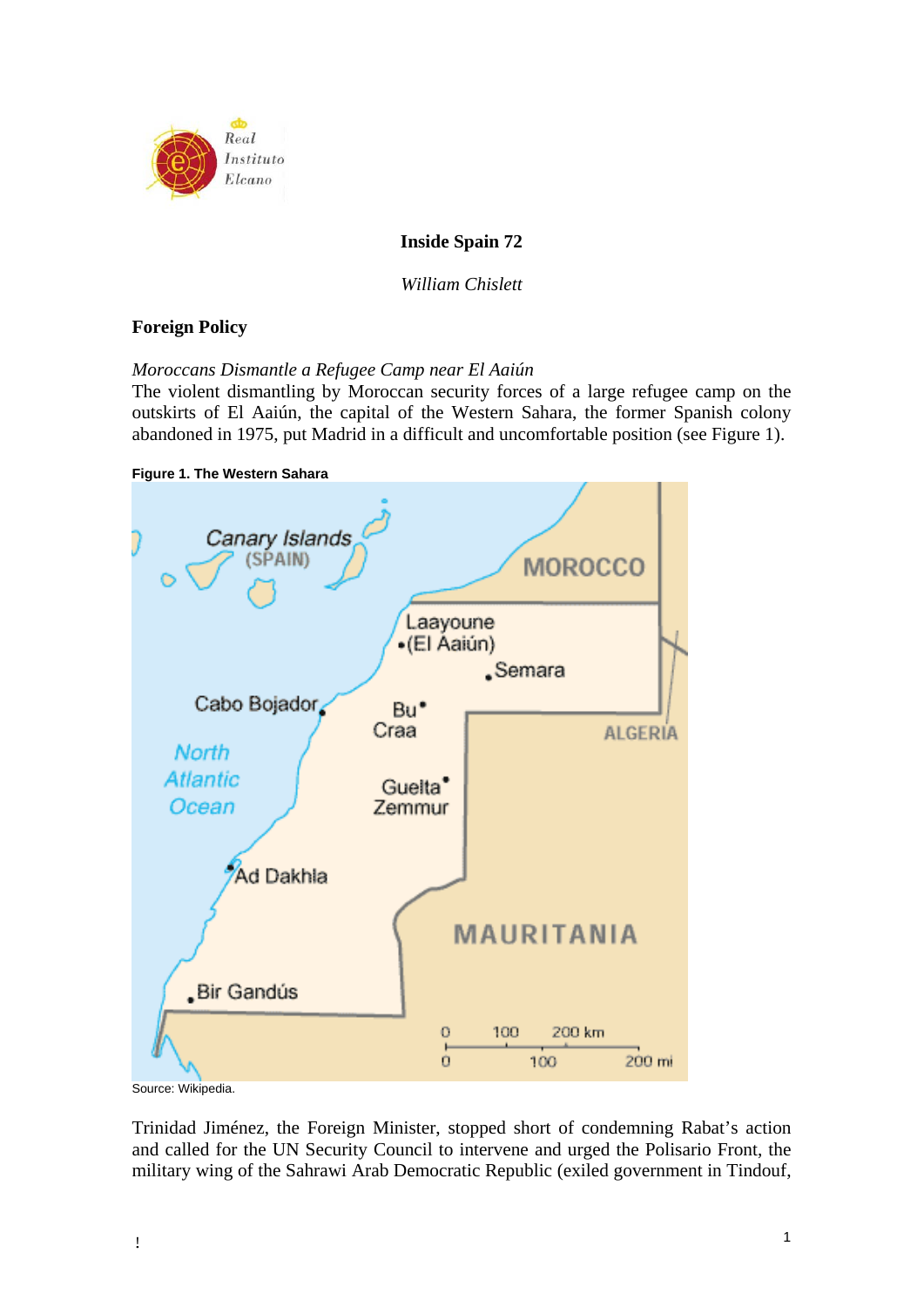Algeria), and Morocco to resolve their longstanding differences over the disputed territory.

Morocco is a strategically important country for Spain; the government is anxious not to upset relations which are often tense because of illegal immigration, drug trafficking, terrorism linked to al-Qaeda and friction over Spain's enclaves of Ceuta and Melilla on the North African coast. 'The government must put Spain's interests first', said Prime Minister José Luis Rodríguez Zapatero.

The government, however, is under strong public pressure to take a tougher line with Morocco. Tens of thousands of people, including representatives of the two main political parties, demonstrated in Madrid and called for the government to assume a greater responsibility and stop sitting on the fence. There is considerable sympathy for the plight of the Saharwis.

Spain hastily withdrew from the Western Sahara in November 1975, one week before the end of the Franco dictatorship, after King Hassan II –the father of Mohamed VI, the current king– launched a massive 'green march' to invade the territory.

Among the unknown number of people killed when Moroccan forces seized the camp on 8 November was a man born in the Western Sahara with Spanish citizenship. The camp was mounted to protest at Morocco's occupation of most of the territory and at human rights abuses.

Rabat justified its action on the grounds that the camp was in the hands of criminals.

Since a UN-sponsored ceasefire agreement in 1991, which ended the guerrilla war between the Polisario and Morocco, most of the phosphate-rich Western Sahara (including the entire Atlantic coast line) has been controlled by Morocco, backed by France, and the remainder by the Polisario, supported by Algeria. More than 150,000 Saharwis have been living in camps of mud-brick and canvas over the border in southern Algeria for the past 30 years.

As part of the 1991 peace accords, a referendum was to be held among the indigenous people, giving them the option between independence or inclusion in Morocco. It has not been held because of questions over who is eligible to vote.

Spanish journalists were denied entry to El Aaiún and several were expelled from the city.

*Spain Fails to Persuade the EU to Change its Position on Cuba, but Achieves an Opening* 

EU Foreign Ministers decided not to heed Spain's call for a change in the common position towards Cuba and instead agreed to explore ways to further dialogue with the communist island.

The position, approved in 1996 on the urging of the then Spanish Prime Minister, José María Aznar, of the conservative Popular Party (PP), restricted high level contacts, imposed soft sanctions and sought to encourage a transition to democracy via constructive engagement with the Cuban government. The crackdown on Cuba's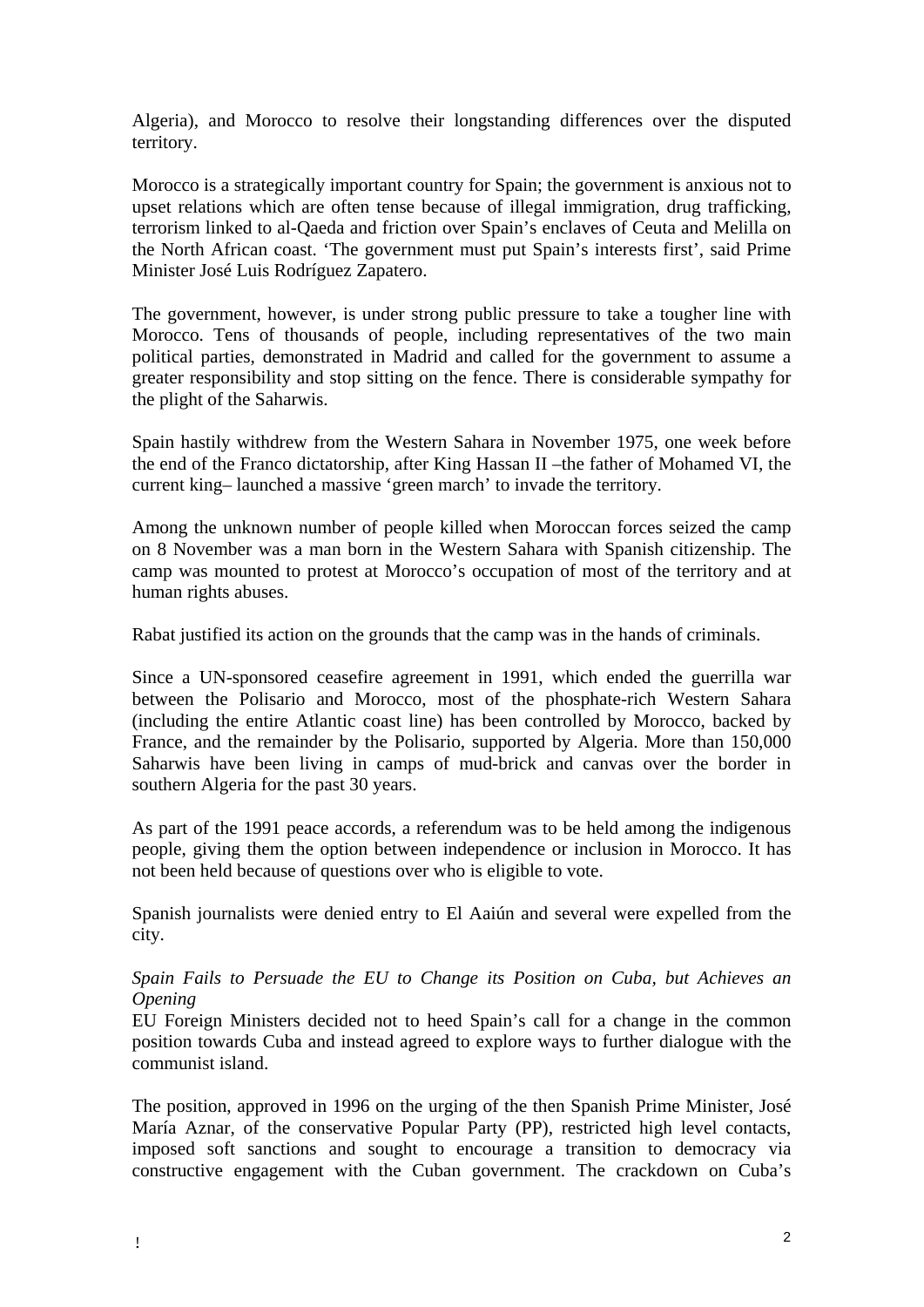peaceful opposition as of March 2003, when 75 people were sentenced for up to 28 years following summary trials, made engagement more difficult.

Miguel Ángel Moratinos, Spain's former Foreign Minister, who was replaced by Trinidad Jiménez in a cabinet reshuffle on 20 October, had hoped that July's release of 52 Cuban political prisoners, about one-third of the total, would persuade reluctant EU countries to back a change in the position. Following the release of prisoners, he said there was 'no longer any reason for the EU to maintain its common position toward Cuba'.

As the former colonial power and the largest foreign investor in Cuba, Spain has particularly close links with the island. Moratinos made the change in EU policy one of the goals of Spain's six-month Presidency of the EU, which ended on 30 June, but he received a setback in March when Orlando Zapata died after an 85-day hunger strike in a Cuban prison. His death was roundly condemned by the European Parliament, which this month awarded the prestigious Sakharov Prize to the Cuban dissident Guillermo Fariñas, whose 140-day hunger strike forced the Cuban government to release political prisoners. This was the third time in a decade that the EU prize went to a Cuban – Oswaldo Payá received it in 2002 and the Ladies in White in 2005–.

Trinidad Jiménez portrayed the change as a victory for those seeking to soften Europe's common stance. Sweden's Foreign Minister, Carl Bildt, said the position would last until Europe saw significant changes in human rights. This view is backed by the former communist regimes, which joined the EU in 2004.

# *Rodríguez Zapatero Visits Spanish Troops in Afghanistan*

The Prime Minister, José Luis Rodríguez Zapatero, visited Spain's 1,500 peacekeeping troops in Afghanistan and told them their mission would be 'arduous and take time.' This was his second visit to the country. When he first went there Spain had around 500 troops in the country.

The Netherlands and Canada have announced a withdrawal of their troops this year and Sweden as of 2012. Rodríguez Zapatero told Spain's parliament last month that the troops would stay there as long as needed.

# **Domestic Scene**

# *Rodríguez Zapatero Goes on the Offensive with Cabinet Reshuffle*

Prime Minister José Luis Rodríguez Zapatero, struggling to put the economy back on its feet, thinned down and reshuffled his cabinet ahead of the general election due by March 2012.

The changes reduced the lead of the Popular Party (PP) over the Socialists in the event that an election was held tomorrow, according to a survey by Metroscopia published in *El País* almost three weeks after the reshuffle. The PP's advantage was reduced from 14.5 points in October, before the reshuffle, to 9.1 points in November (see Figure 2).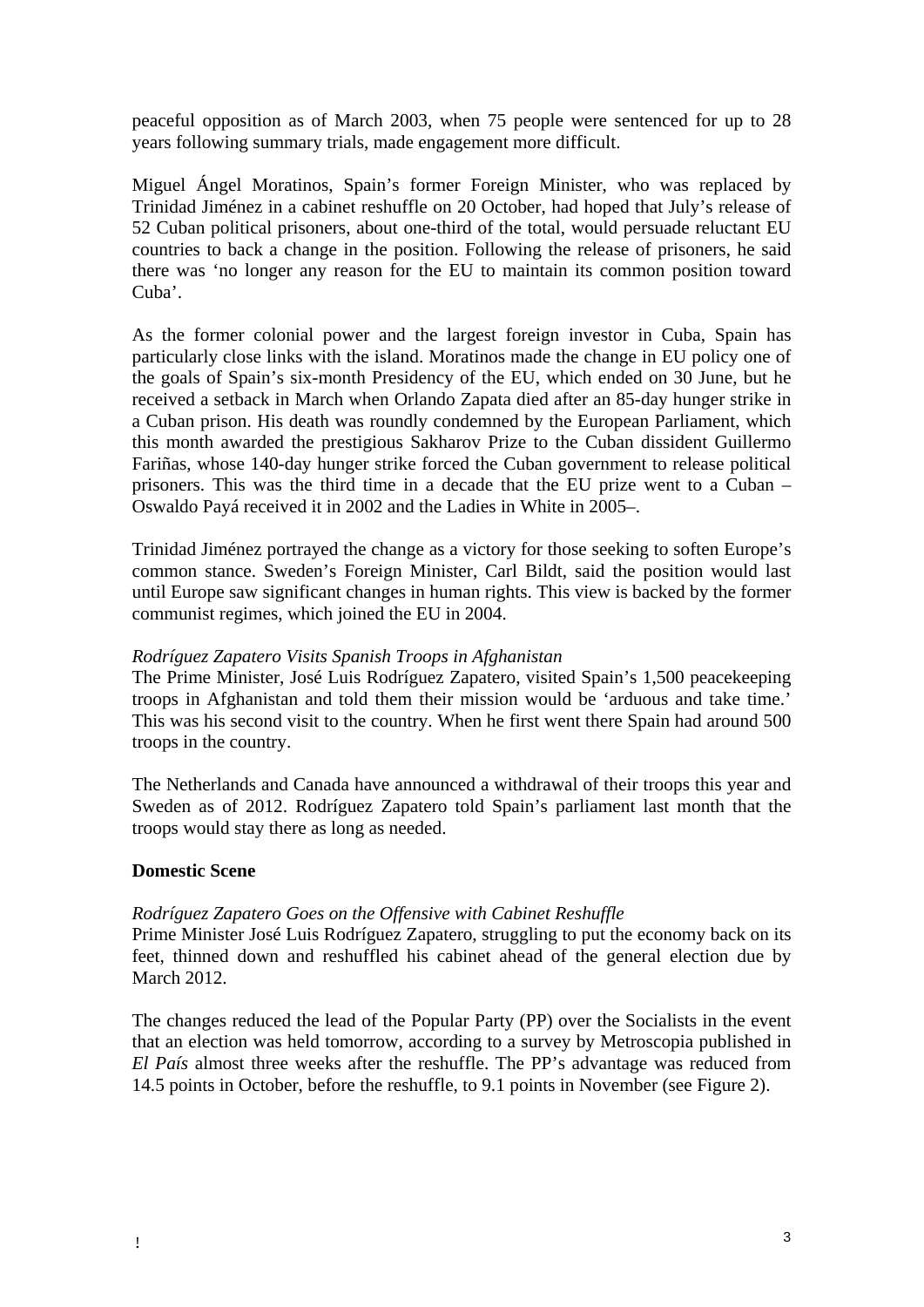| Figure 2. Voter Intention (%) |                   |                           |
|-------------------------------|-------------------|---------------------------|
|                               | Socialists (PSOE) | <b>Popular Party (PP)</b> |
| April 2008 general election   | 43.7              | 40.1                      |
| May 2009                      | 39.6              | 40.8                      |
| May 2010                      | 37.5              | 41.7                      |
| September 2010                | 32.9              | 41.8                      |
| October 2010                  | 28.5              | 43.0                      |
| November 2010                 | 33.8              | 42.9                      |

Source: Interior Ministry for April 2008 and Metroscopia for the rest.

Alfredo Pérez Rubalcaba, the Interior Minister, kept this post and also became the government's spokesman, replacing María Teresa Fernández de la Vega, the Deputy Prime Minister since Rodríguez Zapatero came to power in 2004. Pérez Rubalcaba has more power than any other Minister since democracy was restored after the death of General Franco in 1975. This puts him in a strong position to succeed Rodríguez Zapatero if he decides not to run for a third term. Pérez Rubalcaba's approval rating increased from 49% in October to 57% in November. He said the government needed to coordinate and communicate better.

Pérez Rubalcaba, who served in Socialist governments in the 1990s, has had significant success in weakening ETA, the Basque terrorist organisation, which has been fighting for an independent Basque country comprising parts of northern Spain and southwestern France for 40 years. Many ETA activists have been arrested and arms caches seized in Spain and France.

Trinidad Jiménez, the Health Minister, was promoted to Foreign Minister. Before becoming Health Minister she was the Secretary of State for Latin America for three years.

Celestino Corbacho, the Labour Minister who drew up the package of reforms that led to last month's not very widely-supported general strike, was replaced by Valeriano Gómez, who took part in the demonstration in Madrid. In another move to appease the left, Rosa Aguilar, a former mayor of Cordoba for the hard-line United Left party (IU), became Environment and Rural Affairs Minister.

Ramón Jauregui, a former Deputy Premier of the Basque Country (1987-91) in the coalition government between the Socialists and the Basque Nationalist Party, became the new Presidency Minister. He will work closely with Pérez Rubalcaba in trying to resolve the ETA problem.

Rodríguez Zapatero said the government was one of 'reform, of the definitive recovery of the economy and of employment', while Mariano Rajoy, the PP leader, said 'Spain doesn't need a change in the government but a change of the government – after an election'.

The number of cabinet posts was reduced from 17 to 15 as the Ministries of Housing and of Equality were abolished.

# *Popular Party Begins to Spell Out its Policies*

Mariano Rajoy, the leader of the conservative Popular Party (PP), the main opposition to the Socialists, broke a long period of not defining his policies and gave an idea of what could be expected from a future PP government if it wins the next election, due to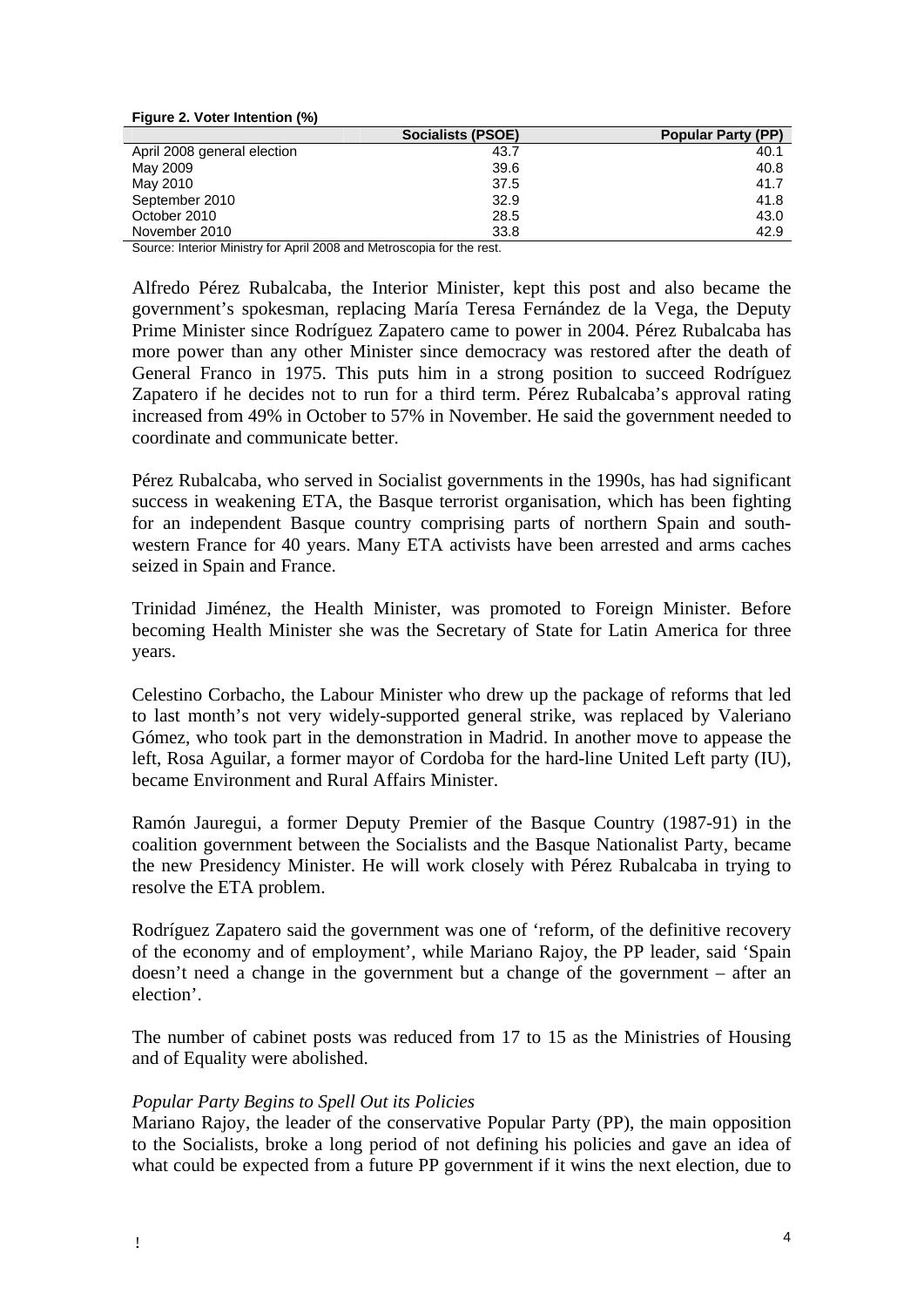be held by March 2012. The PP is currently ahead of the Socialists in voter intention polls.

In a long interview with *El País*, the leading daily, Rajoy expressed admiration for David Cameron, the conservative UK Prime Minister, saying he would do 'something similar for Spain'.

The UK government introduced last month the most drastic budget cuts in living memory including a fall in welfare support and cutting up to 490,000 public-sector jobs by 2014-15. The UK budget deficit of 10% of GDP is similar in size to that of Spain.

Rajoy, however, would not be drawn on exactly how he would reduce the deficit other than to support a rise in the legal retirement age and in the number of years used to calculate a pension, rule out higher taxes and propose the privatisation of the management of some basic services such as health and education. He criticised the government for freezing pension payments, which was only done in order to 'give a good image to the markets'.

On non-economic issues, he was more specific. He said he would reform the Socialists' abortion law, which allows girls over 16 to have a termination without parental consent and abortion on demand during the first 14 weeks of pregnancy.

He also opposed the same-sex marriage law, objecting to the word 'marriage'. Both these laws are vehemently opposed by the Roman Catholic Church. The Constitutional Court, at the PP's request, is studying the term 'marriage'. Rajoy said that even if the court backed the word, he would still seek to change the law.

# *Pope Benedict XVI Criticises Antichurch Sentiment in Spain*

The Pope lashed out at 'aggressive laicism' during his visit to Spain in what was interpreted as veiled criticism of laws allowing same-sex marriage, fast-track divorce and an easing of restrictions on abortion, all of them opposed by the Roman Catholic Church and to some extent by the conservative Popular Party (PP).

On his way to Santiago de Compostela, whose cathedral is said to hold the remains of St. James the Apostle, he told reporters that the anticlericalism in Spain today reminded him of the 1930s when the church suffered persecution under the Republic and during the Civil War. According to historians, 6,832 members of the clergy were killed during this period (13% of diocesan priests and 23% of the male clergy), far more than during the French Revolution or any other upheaval.

The Church took the side of General Franco, calling his uprising against the democratically-elected government a 'crusade'. It was rewarded with a privileged situation during his dictatorship (1939-75), elements of which remain today such as financing via the tax system (the only faith to benefit from this) and considerable influence over the education system.

Spain's religious configuration has changed considerably in the past 35 years. For example, there are estimated to be 1.4 million Muslims in the country and one million Protestants and last year civil marriages outnumbered those in churches.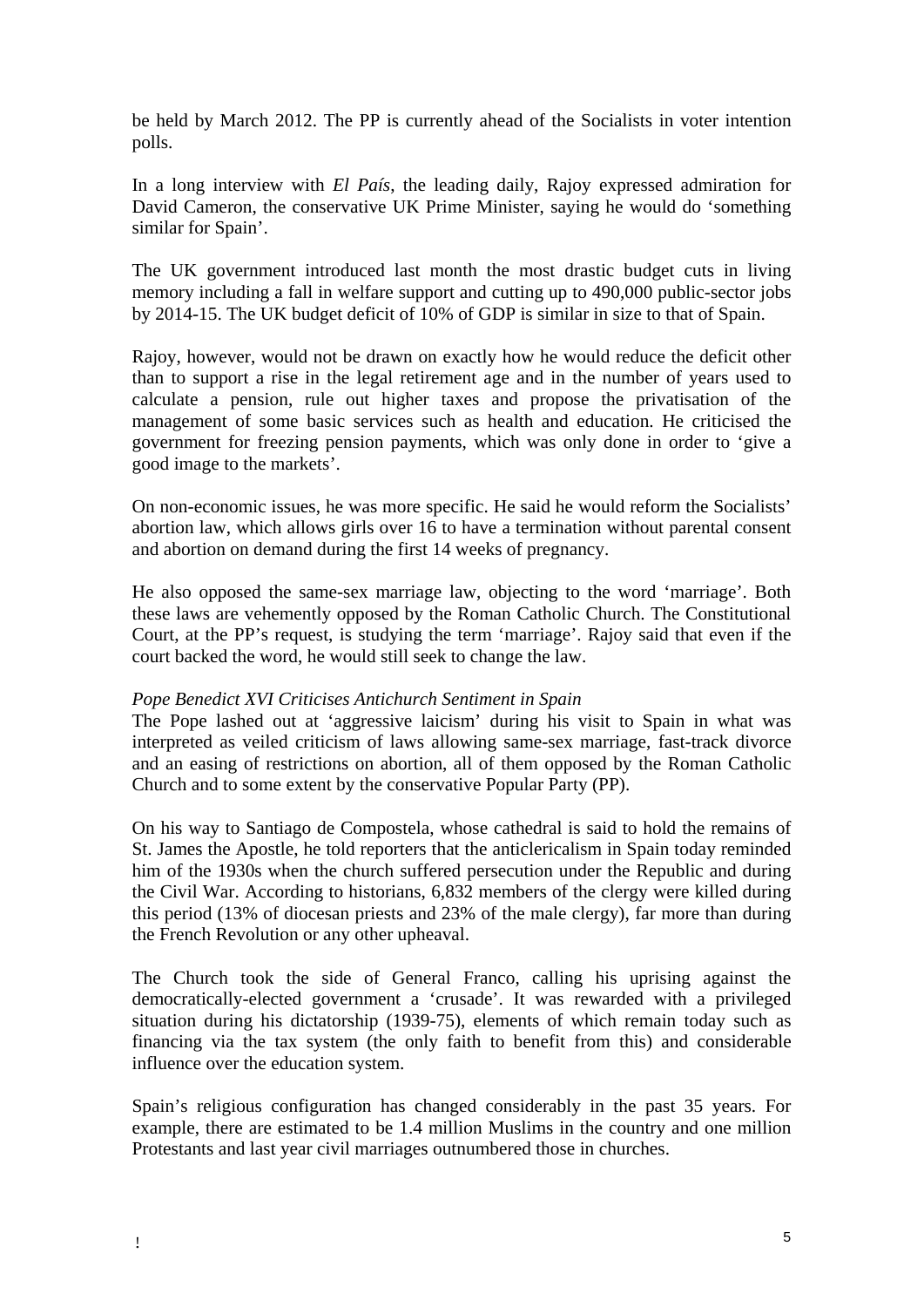Under the 1979 concordat between Spain and the Holy See, the Church said it would seek ways to achieve self-financing, but it has done nothing about this.

Elena Valenciano, the Socialists' foreign policy secretary, said the Pope was 'seriously mistaken' in his remarks.

The PP criticised Prime Minister José Luis Rodríguez Zapatero for not meeting the Pope as he was in Afghanistan. Esteban González Pons, the PP spokesman, said Rodríguez Zapatero was able to cross the Atlantic and take part in the National Prayer Breakfast with President Barrack Obama (which he did in February) but unable to go to Santiago to pray with Galicians or to Barcelona and pray with Catalans.

The Pope's visits to Santiago and Barcelona were not as well attended as expected.

In a separate development, but one involving the Church, the Bank of Spain said the bad debts of Cajasur, a small savings bank controlled by the Church and taken over by the central bank in May, were much more than previously announced. Its bad loans amounted to  $€1,828$  million (13.24% of total loans) and not  $€1,377$  million (9.98%).

# *Spain Holds its Score in Corruption Index Ranking…*

Spain was ranked  $30<sup>th</sup>$  out of 178 countries in the latest annual Corruption Perceptions Index, published by the Berlin-based Transparency International, compared with 32nd out of 180 countries in 2009, and its score remained unchanged at 6.1 (see Figure 3). The closer to 10, the cleaner the country.

**Figure 3. Corruption Perceptions Index, Selected Countries (1)** 

| <b>Country ranking</b>                                                                                                                                                                                                                   | <b>Score</b> |
|------------------------------------------------------------------------------------------------------------------------------------------------------------------------------------------------------------------------------------------|--------------|
| 1 = Denmark, New Zealand and Singapore                                                                                                                                                                                                   | 9.3          |
| 6. Canada                                                                                                                                                                                                                                | 8.9          |
| 15. Germany                                                                                                                                                                                                                              | 7.9          |
| 20. UK                                                                                                                                                                                                                                   | 7.6          |
| 25. France                                                                                                                                                                                                                               | 6.8          |
| 30. Spain                                                                                                                                                                                                                                | 6.1          |
| 67. Italy                                                                                                                                                                                                                                | 3.9          |
| $\mathcal{L}(\mathbf{A})$ . The contract of the contract of the contract of the contract of the contract of the contract of the contract of the contract of the contract of the contract of the contract of the contract of the contract |              |

(1) The closer to 10, the cleaner the country and ranking out of 178 nations. Source: Transparency International.

Spain's score has steadily declined since 2004 when it was 7.1. The index measures the perceived levels of corruption in the public sector, drawing on 13 different expert and business surveys.

# *And is Ranked 20th in the Human Development Index*

Spain was ranked  $20<sup>th</sup>$  out of 169 countries in the United Nations' latest Human Development Index (HDI), based on four indicators - life expectancy, mean and expected years of schooling and per capita income in purchasing power parity terms (see Figure 4).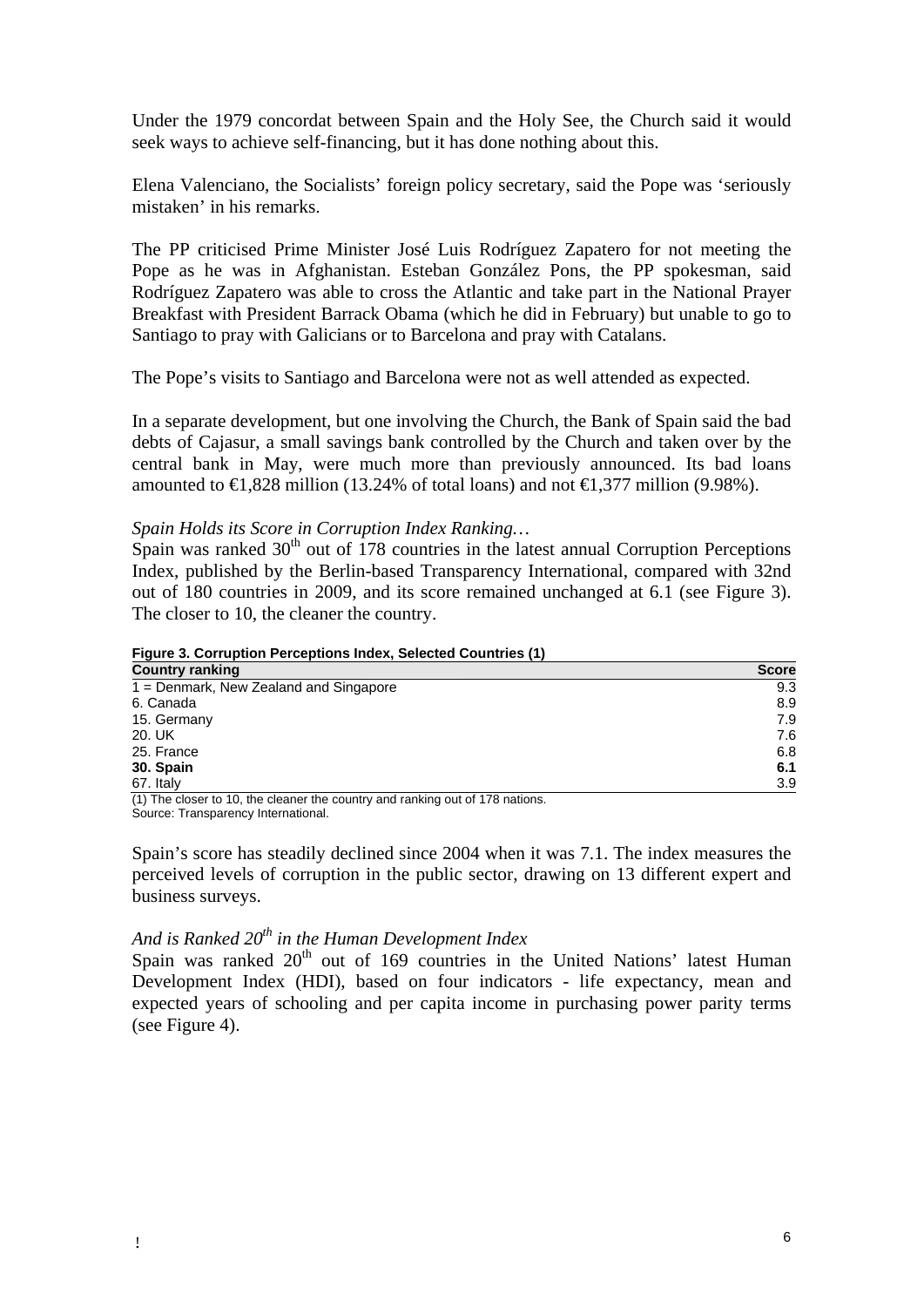| Ranking <sup>1</sup> | <b>Human Development</b> | <b>Life Expectancy</b> | <b>Mean Years of</b> | <b>GDP per Capita</b> |
|----------------------|--------------------------|------------------------|----------------------|-----------------------|
|                      | <b>Index Value</b>       | at Birth (2010)        | Schooling (2010)     | (PPP US\$) 2008       |
| 1. Norway            | 0.938                    | 81.0                   | 12.6                 | 58,810                |
| 4. US                | 0.937                    | 79.6                   | 12.4                 | 47,094                |
| 9. Sweden            | 0.885                    | 81.3                   | 11.6                 | 36,936                |
| 10. Germany          | 0.885                    | 80.2                   | 12.2                 | 35,308                |
| 14. France           | 0.872                    | 81.6                   | 10.4                 | 34,341                |
| 20. Spain            | 0.863                    | 81.3                   | 10.4                 | 29,661                |
| 23. Italy            | 0.854                    | 81.4                   | 9.7                  | 29,619                |
| 26. UK               | 0.849                    | 79.8                   | 9.5                  | 35,087                |
| 41. Poland           | 0.795                    | 76.0                   | 10.0                 | 17.083                |

|  | Figure 4. UN Human Development Index (HDI) for Selected Countries |  |  |  |
|--|-------------------------------------------------------------------|--|--|--|
|--|-------------------------------------------------------------------|--|--|--|

(1) Out of 169 countries.

Source: United Nations Human Development Report, 2010.

Between 1980, when the annual index first began to be issued, and 2010 Spain's HDI value rose from 0.680 to 0.863 (see Figure 5). Its average annual HDI growth rate of 0.79% was the highest among developed countries after South Korea (1.18%), Bahrain (0.88%) and the United Arab Emirates (0.87%).

**Figure 5. Human Development Index (HDI) Value and Improvement Rank, 1980-2010** 

| <b>Country</b> | <b>HDI Value</b> | <b>HDI Value</b> | Average annual HDI     |
|----------------|------------------|------------------|------------------------|
|                | 1980             | 2010             | Growth Rate, 1980-2010 |
| 1. Norway      | 0.788            | 0.938            | 0.58                   |
| 4. US          | 0.810            | 0.902            | 0.36                   |
| 9. Sweden      | 0.773            | 0.885            | 0.45                   |
| 10. Germany    | 0.782(1)         | 0.885            | 0.62(1)                |
| 14. France     | 0.711            | 0.872            | 0.68                   |
| 20. Spain      | 0.680            | 0.866            | 0.79                   |
| 23. Italy      | 0.703            | 0.854            | 0.65                   |
| 26. UK         | 0.737            | 0.849            | 0.47                   |
| 41. Poland     | 0.683(1)         | 0.795            | 0.76(1)                |

(1) No figures for 1980 when Germany was divided in two and Poland was communist. The figures are for 1990 and 1990-2010.

Source: United Nations Human Development Report, 2010

# *Government Report Marks 10<sup>th</sup> Anniversary of Digging up the Past*

Only 231 of the 2,052 common graves identified over the last 10 years as containing the bodies of the victims of Spain's Civil War (1936-39) and of the regime of General Franco, particularly during the repressive aftermath in the 1940s, have been opened, according to a government report. A total of 5,277 bodies were recovered from the 231 graves.

The first person to open one of these graves was Emilio Silva in October 2000. He recovered the remains of his grandfather, shot along with 12 other people by Franco's supporters in 1936 in Priaranza del Bierzo in the province of León. Silva then established the Association for the Recovery of Historical Memory, which has been at the forefront of the civic movement to identify common graves and recover the remains of victims in them.

The government began to grant funds for the digging up of graves, the building of monuments, exhibitions and other initiatives in 2006, one year before parliament approved the law of historical memory. A total of  $\in$  9.4 million has so far been granted and 93,344 people, mainly living in Latin America, have been given Spanish nationality. They are the children or grandchildren of Spaniards who went into exile between 1936 and 1955, the cut-off point.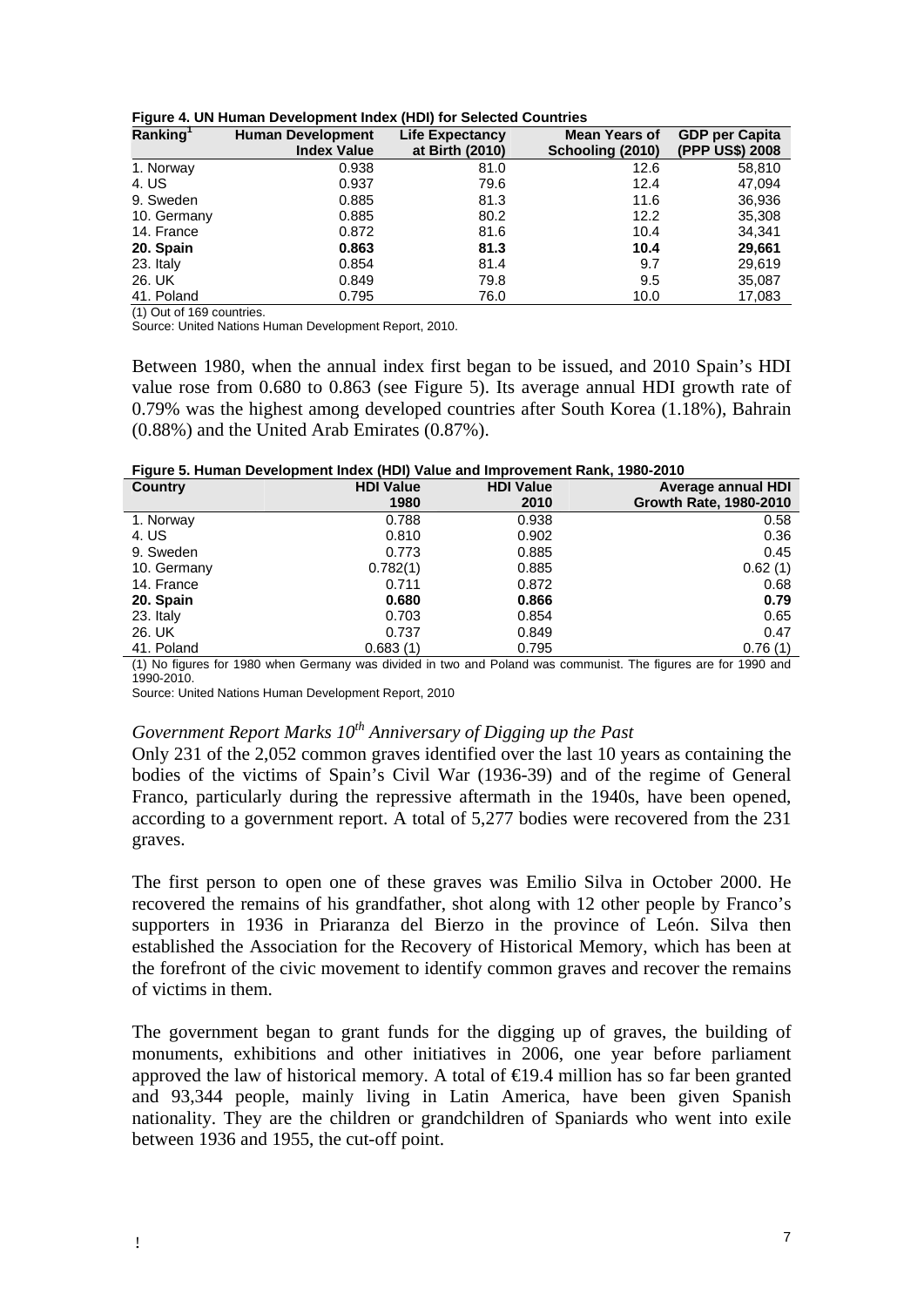# **The Economy**

# *Unemployment Rate Falls for the First Time since 2007, to Below 20%*

Spain's jobless rate inched down to 19.8% at the end of September from 20.09% at the end of June, but only because the size of the working population remained virtually unchanged and not because of the creation of a significant number of jobs.

The labour force survey, regarded as the most accurate picture of unemployment, for the third quarter showed that 69,900 net jobs were created and the drop in the number of unemployed (70,800 to a total of 4.5 million) was almost the same. As the working population remained at 23.1 million, the unemployment rate fell slightly. It was still, however, double the EU-27 average.

José Manuel Campa, the Secretary of State for the Economy, was cautious and said the unemployment rate would remain this year and next at around 20%. In 2007, Spain's last year of buoyant growth, the rate was just under 8%.

The public sector created 90,300 jobs in the third quarter, mainly regional and local governments as the central government is trimming its payroll, and the private sector 20,400.

Employment in the services sector rose by 144,000, mainly because of the summer season and with temporary contracts, and all other sectors destroyed jobs. The number of workers with permanent contracts declined by 34,900. One of the aims of the recent package of labour market reforms is to reduce the proportion of workers on temporary contracts. It was 25.5% at the end of September, down from a peak of 32% in 2007. This reduction was almost entirely due to the fact that workers on temporary contracts have borne the brunt of job cuts.

The jobless rate of immigrants is 29.3% compared to 18% for Spaniards.

The number of households where all members are unemployed dropped by 15,900 to 1.29 million. This was the first fall since 2007.

Regional unemployment rates varied between 9.98% in the Basque Country and 28.6% in the Canary Islands (heavily dependent on construction, which has collapsed, and tourism).

Unemployment remains stubbornly high because the economic model, based excessively on the construction sector, is exhausted and nothing has yet taken its place, and the economy is still hardly growing. Year-on-year growth in the third quarter was 0.2%, the first such rise in two years.

The spread on 10-year Spanish bonds over German yields –a key indicator of market confidence– which had declined since the summer rose during the last month, as Spanish debt was hit by market nervousness over a possible EU bail-out for Ireland (see Figure 6). The 10 year Spanish yield was 4.60% compared to Germany's 2.61%.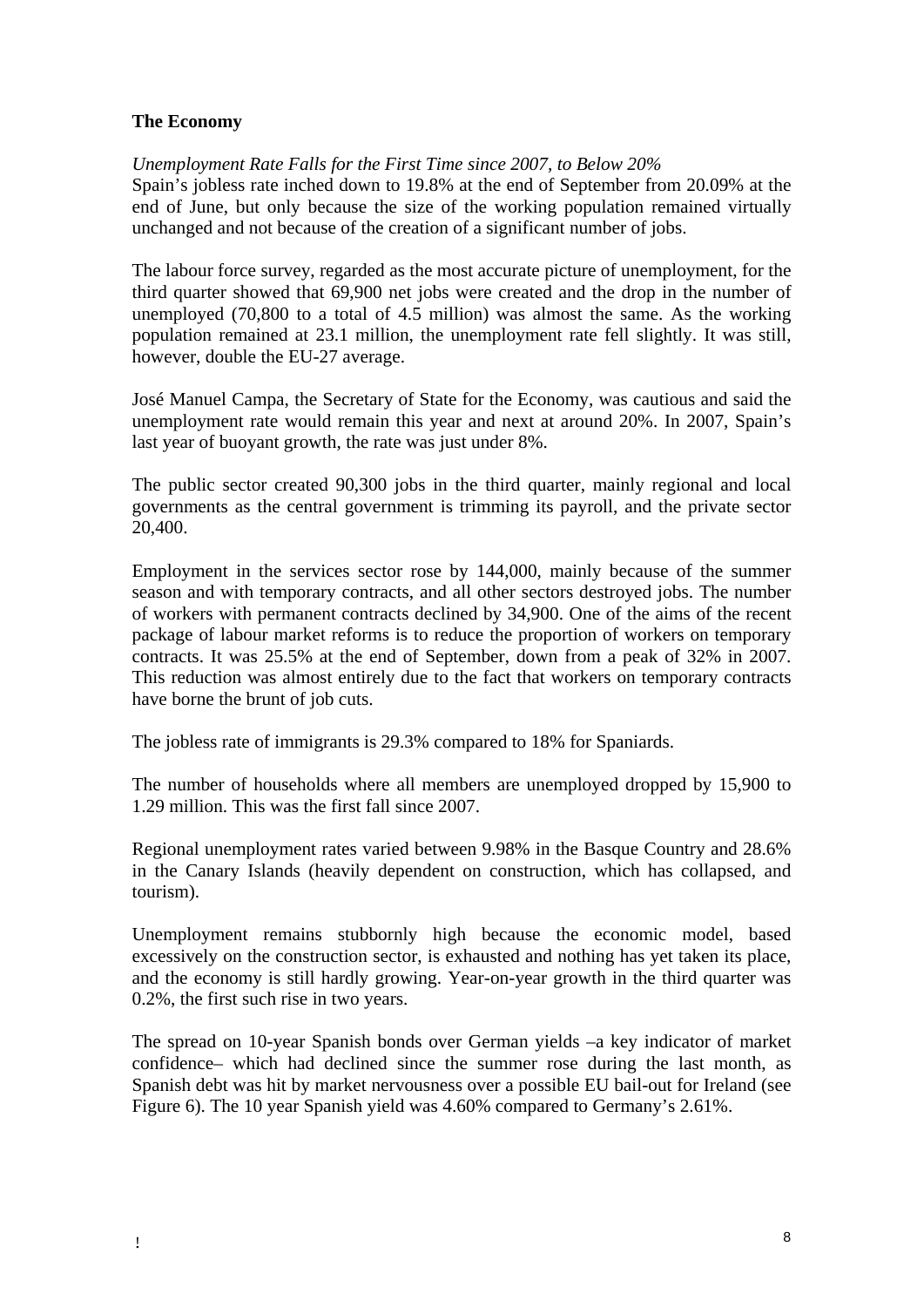| Figure 6. 10-year Government Bond Spreads Over Bunds (pp) |  |
|-----------------------------------------------------------|--|
|-----------------------------------------------------------|--|

|              | July 12 | September 13 | .<br>October 18 | November 16 |
|--------------|---------|--------------|-----------------|-------------|
| France       | $+0.35$ | $+0.27$      | $+0.33$         | $+0.44$     |
| Greece       | $+7.82$ | $+9.15$      | $+6.57$         | $+9.11$     |
| Ireland      | $+2.75$ | $+3.41$      | $+3.68$         | $+5.82$     |
| Italy        | $+1.46$ | $+1.42$      | $+1.35$         | $+1.59$     |
| Portugal     | $+2.83$ | $+3.34$      | $+3.19$         | $+4.21$     |
| <b>Spain</b> | $+1.98$ | $+1.73$      | $+1.63$         | $+2.00$     |
| <b>UK</b>    | $+0.74$ | $+0.69$      | $+0.58$         | $+0.70$     |

Source: ThomsonReuters.

The stock market also lost the gains it had made (see Figure 7).

#### **Figure 7. Stock Market Indices (% change) (1)**

| <b>Index</b>                  | % change |
|-------------------------------|----------|
| Ibex-35 Spain)                | $-15.45$ |
| Dax (Frankfurt)               | $+11.85$ |
| FTSE 100 (London)             | $+4.97$  |
| Euro Stoxx 50                 | $-0.25$  |
| Dow Jones                     | $+5.71$  |
| Nikkei (Tokyo)                | $-7.10$  |
| (1) 1 January to 16 November. |          |
| Source: Markets.              |          |

# *Government Moves Against Wealthy Tax Dodgers*

More than 300 of 659 wealthy Spaniards under investigation for tax dodging had voluntarily paid €260 million into the state's coffers by the end of September. They did so when they learned that the Finance Ministry had begun to investigate them.

Carlos Ocaña, the Secretary of State for Finance, said this tax regularisation was the largest voluntary one on record.

The moves against the 659 were sparked by the discovery of 3,000 accounts in the Swiss subsidiary of HSBC (an average of  $\bigoplus$  5 million in each account). French authorities provided the list of account holders to the Spanish Tax Agency.

The total amount of money defrauded could be as high as  $\Theta$  billion, according to some estimates. The Finance Ministry may bring some of the account holders before the courts as defrauding the tax authorities of more than  $\epsilon$ 120,000 constitutes a crime.

## *BBVA to Acquire Stake in Turkish Bank*

BBVA, Spain's second-biggest bank, agreed to acquire 24.9% of Turkey's Garanti Bank for €4.2 billion and may take full control in five years. It will finance the deal through a  $\bigoplus$  billion rights issue.

Like Santander, BBVA is expanding abroad to reduce its dependence on a domestic market that is still in recession. BBVA earned close to 40% of its profits in Spain and Portugal in the first nine months of 2010, proportionately much more than that of Santander (see Figures 8 and 11).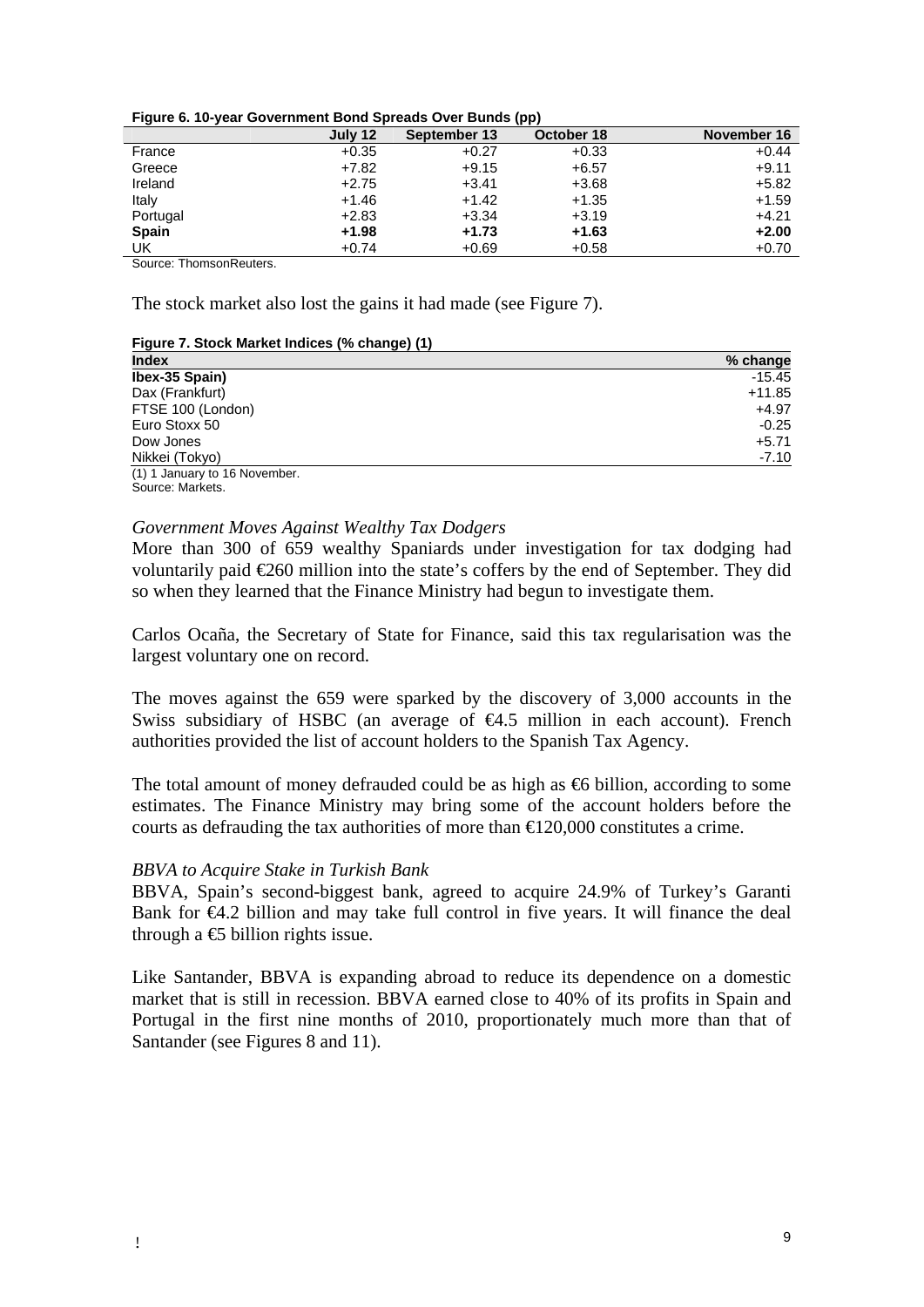| Figure 8. Net Attributable Profit of BBVA by Business Areas (% of total) (1) |
|------------------------------------------------------------------------------|
|------------------------------------------------------------------------------|

|                                                                                                       | 2004 | 2010(2) |
|-------------------------------------------------------------------------------------------------------|------|---------|
| Spain & Portugal                                                                                      | 50.3 | 38.8    |
| Global businesses                                                                                     | 12.0 | 15.9    |
| Mexico and US                                                                                         | 30.0 | 32.1    |
| South America                                                                                         |      | 15.2    |
| (1) Figures rounded up and the calculations made without including the losses in corporate activities |      |         |

d up and the calculations made without including the losses in corporate activities. (2) First nine months. Source: BBVA.

Both banks have weathered the international banking crisis relatively well, thanks, to a significant extent, to their geographic diversification, among other factors. Santander took a controlling stake in Poland's Bank Zachodni WBK in the summer.

Francisco González, the Chairman of BBVA, said Spain might only generate 10% of profits in five years time.

Turkey, which began to negotiate full EU entry in 2005, is growing at the fastest pace in Europe.

BBVA will jointly manage Garanti with the Dogus group, Turkey's third-largest conglomerate. BBVA will buy 18.6% of Garanti from General Electric (GE) and 6.3% from Dogus. This will give BBVA and Dogus identical stakes in Garanti and each will have four directors on the board. After five years BBVA will be able to take a controlling stake. BBVA made control of Garanti one of its conditions.

BBVA paid Dogus and GE a substantial premium over the closing price for the shares it acquired (24% and 23%, respectively), underscoring its eagerness to enter an attractive market.

## *Bank Profits Hit by Bank of Spain Tightens Rules for Provisioning of Bad Loans*  The profits of Spanish commercial banks, which have so far weathered the economic

crisis better than many of their European rivals, took a knock from the stricter rules for making provisions imposed by the Bank of Spain because of the country's recession and property crash.

The attributable net profits for the first nine months of Santander, the euro zone's largest bank by market capitalisation, fell 9.8% to  $6.08$  billion and those of BBVA, Spain's other big bank, by 12.2% to  $\text{\textsterling}3.6$  billion.

The impact on Santander of the shortening of the timetable for making provisions (effective as of 30 September) was an extraordinary  $\bigoplus$  4693 million increase in provisions for bad loans and a net impact on the bottom line of  $\epsilon$ 472 million. Excluding this oneoff impact, Santander's profits were 2.8% lower. Santander charged the provisions to its profits, so keeping its  $\Theta$  billion buffer of counter-cyclical provisions intact, while BBVA dipped into its reserves.

Santander, one of whose hallmarks has long been prudent risk management, could have applied the new rules so as to increase its pre-tax profit, but decided to apply them conservatively. As a result, it will not meet its initial profit target for 2010 of being in line with last year's €8.9 billion.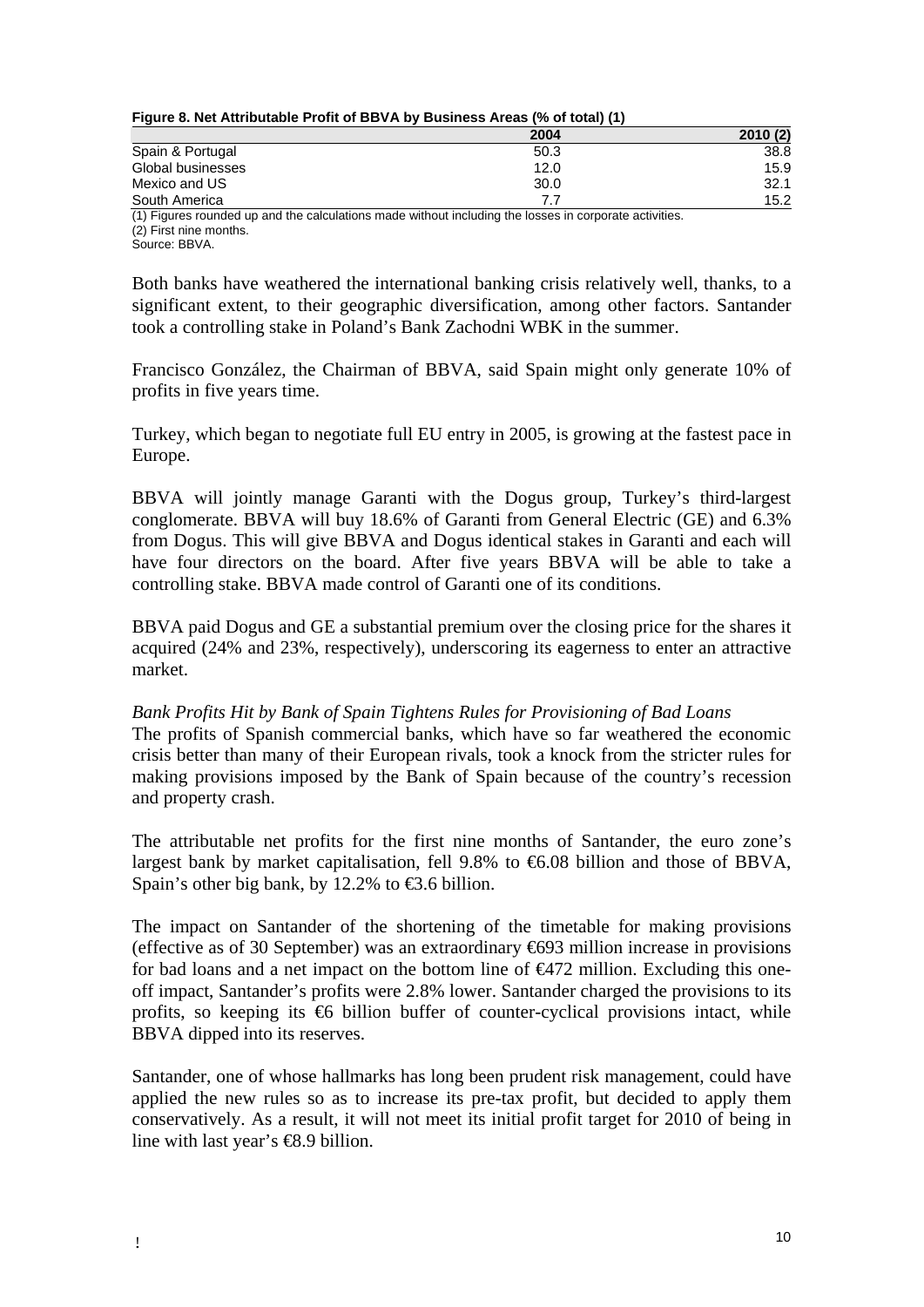Banks have 12 months to make provisions in all cases as against up to 6 years before (see Figure 9).

| Figure 9. The New Timetable for Provisions |                                     |                                 |
|--------------------------------------------|-------------------------------------|---------------------------------|
| <b>New Timetable for</b>                   | <b>Previous Timetable</b>           |                                 |
| <b>Non-performing loans</b>                |                                     |                                 |
| Up to 6 months: 25%                        | Depending on the case, 100% of      |                                 |
| 6-9 months: 50%                            | provisions were reached as follows: |                                 |
| 9-12 months: 75%                           | Unsecured lending:                  | $-2$ years                      |
| Over 12 months: 100%                       | Secured lending:                    | - Finished housing with         |
| In all cases, 100% of the                  |                                     | risk less than 80% of the price |
| provisions needed have to                  |                                     | appraisal: 6 years              |
| be made within 12 months                   |                                     | $-$ Other: 2 years              |
| Source: Bank of Spain.                     |                                     |                                 |

The rise in non-performing loans, particularly as a result of the property crash, is depleting the anti-cyclical provisions that banks were required to accumulate over the years at the instances of the Bank of Spain. According to Javier Aríztegui, the Deputy Governor of the Bank of Spain, in the last three years banks have used €40 billion of their profits for asset impairment and used almost  $\epsilon$  20 billion of their provisions. But for this cushion of provisions, introduced in 2000 when the economy was strong, some banks would probably be in bad shape.

Meanwhile, the Bank of Spain expressed concern at a war to capture deposits. Some banks, particularly weak savings banks that have received public money in return for restructuring, are offering between 4% and 4.75% on one-year time deposits, in order to boost their liquidity, and are lending at lower rates. Alfredo Sáenz, the CEO of Santander, called this 'maddening'. Something similar happened in 1993 and the Bank of Spain stepped in and stopped it.

## *Santander Enters Interbrand's Top 100 Most Valuable Brands*

The fashion retailer Zara is no longer the only Spanish brand in Interbrand's top 100 brands. Santander entered the ranking for the first time at number 68 (see Figure 10).

| <b>Brand</b>        | US\$ million |
|---------------------|--------------|
| 1. Coca Cola        | 70.452       |
| 2. IBM              | 64.727       |
| 3. Microsoft        | 60,895       |
| 4. Google           | 42,557       |
| 48. Zara            | 7,468        |
| 68. Santander       | 4,846        |
| 100.Burberry        | 3,110        |
| Source: Interbrand. |              |

**Figure 10. Top 100 Most Valuable Brands, Selected Brands** 

In order to qualify for the ranking, a company has to generate at least 30% of its revenue from outside its home country and no more than 50% from any one continent. Santander's further acquisitions including Alliance & Leicester in the UK, Sovereign in the US and SEB in Germany put it in the ranking. It also has the largest financial franchise in Latin America.

In the first nine months of 2010, Spain only accounted for 17% of total attributable profit (see Figure 11).